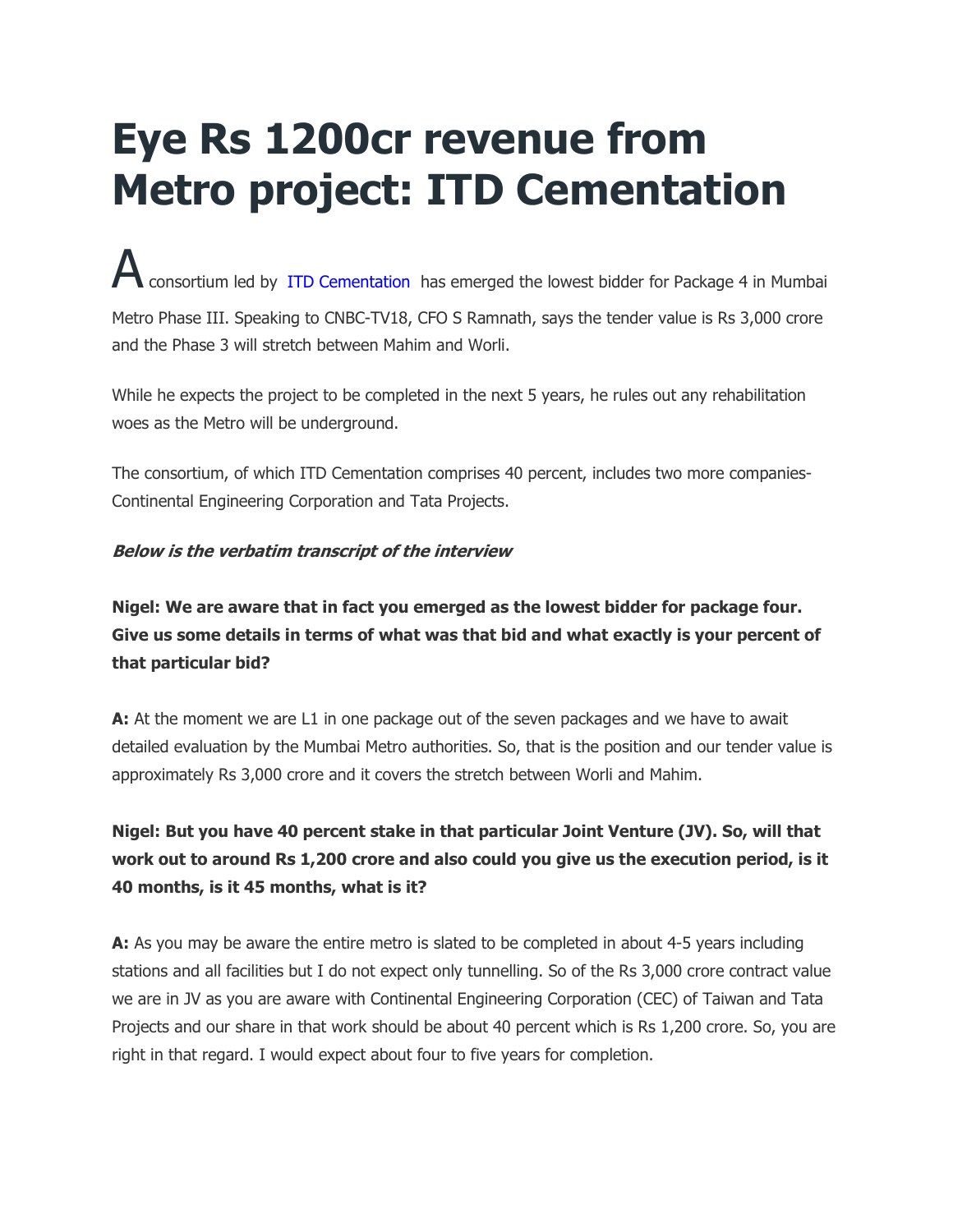### **Reema: What could be the margins you could possibly enjoy on this particular project?**

**A:** Margins will be good. I don't want t talk about numbers and all that but margins would be good and these are good projects.

#### **Reema: More than 10 percent at least?**

**A:** I would expect so.

## **Reema: What would be the total capital expenditure (capex) that you would require for it? Would you need to raise any equity or debt funding for this particular project?**

**A:** For this specific project we don't plan to have any equity raising because this is not that big a project in that sense and also the requirements will be met through our existing bank facilities that we have i.e. in the form of guarantees and any other working capital we will need to execute the project. As far as capex is concerned we have a plan to handle that. This project will involve some capex but we have already tied up that.

# **Nigel: You are talking about Rs 1,200 crore, when exactly does it start reflecting in your books, could you give us some idea of that and also we have seen in the past there is lots of agitation that these projects face. Suppose that happens, then who bears the working capital cost?**

**A:** This being a tunnelling project I do not expect any major displacement of people naturally because this is underground metro. Normally you would have issues on alignment and displacement and all that more in elevated projects. Now in this particular case I do not expect major problems but even so there could be some areas where we have to have station buildings and access to stations and also some areas where we need to set up our facilities for managing the projects. So, that would be temporary, I don't think there are major challenges in this project and these are planned by the metro authorities.

## **Reema: So, when will this project start and would you get any portion of your revenues from this in FY17?**

**A:** The project is expected to start by January. I do not expect anything from this year i.e. CY15 but next year and the year after we should see decent revenues coming through.